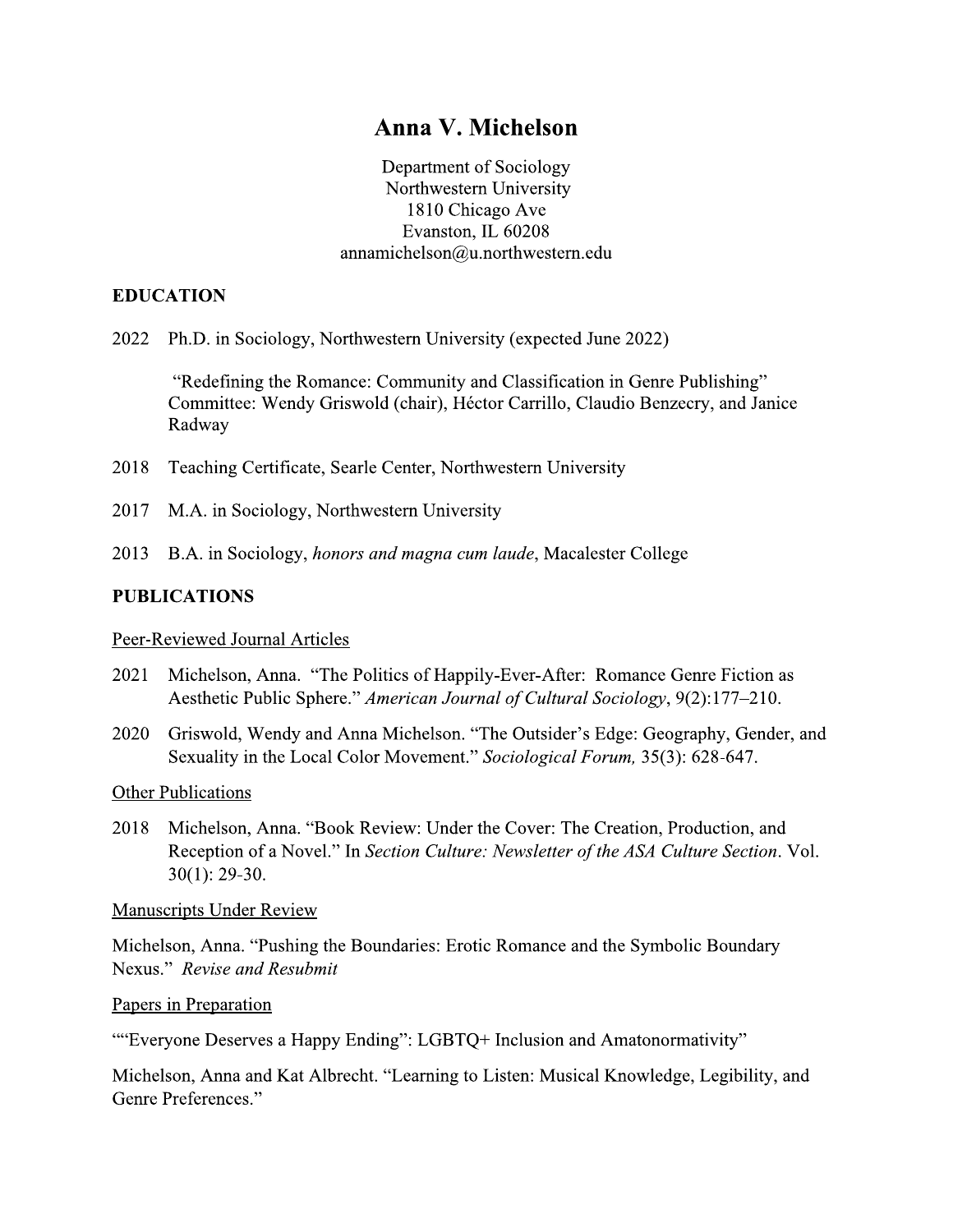# **TEACHING**

Instructor, Northwestern University

SOCIOL 101: First Year Seminar: Sociology of Popular Culture (Spring 2019) SOCIOL 232: Sexuality and Society (Summer 2020; Summer 2021) SOCIOL 480: Introduction to the Discipline (Fall 2020; Winter 2021)

Guest Lecturer, Northwestern University (invited by Professor Héctor Carrillo)

GNDR ST 396: Research Methods for Gender and Sexuality Studies (Fall 2017)

Teaching Assistant, Northwestern University

Introduction to Sociology Numbers, Identity, and Modernity The Family and Social Learning Analysis and Interpretation of Social Data (Quantitative Methods) **Environment and Society** Food and Society Sociology of Organizations **Education and Inequality** Legal Studies Advanced Research Seminar (Senior Thesis)

#### **GRANTS AND FELLOWSHIPS**

- 2021 Conference Presentation Grant The Sexualities Project at Northwestern, \$145
- 2019 Teaching Fellowship (competitive) WCAS/TGS, Northwestern University
- 2018 Academic Research Grant Romance Writers of America, \$2000
- 2018 Graduate Research Grant The Graduate School, Northwestern University, \$1320
- 2018 Summer Research Grant The Sexualities Project at Northwestern, \$1334
- 2017 MacArthur Summer Research Grant (with Professor Wendy Griswold) – Northwestern University, \$1250
- 2016 Summer Research Grant - The Sexualities Project at Northwestern, \$2500
- 2016 Second Year Paper Research Grant Northwestern Sociology Alumni Fund, \$1000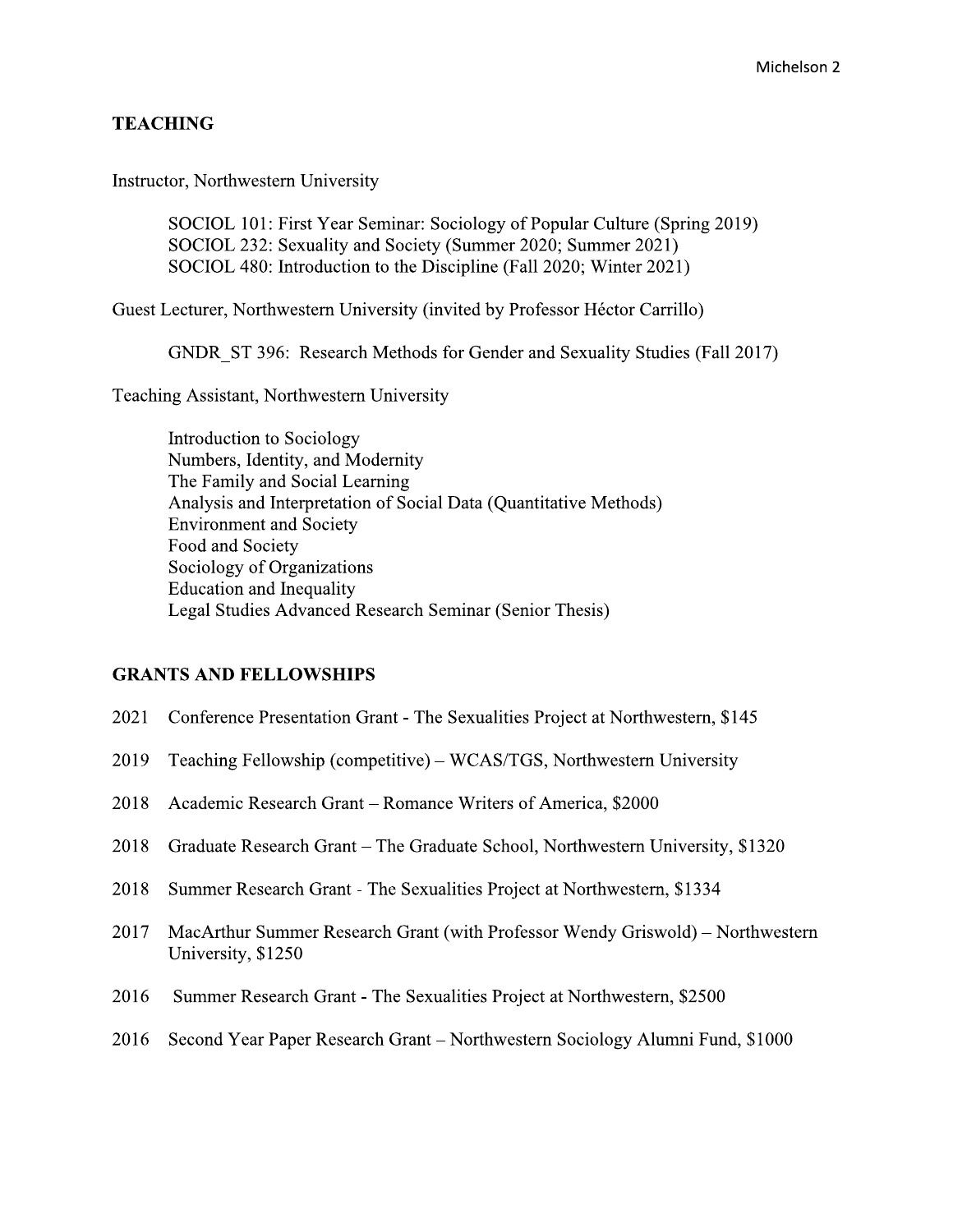### **HONORS AND AWARDS**

- Honorable Mention Robert F. Winch Award, Outstanding Graduate Student Lecturer, 2019 Department of Sociology, Northwestern University
- 2013 Berry-Rinder-Swain Prize - Department of Sociology, Macalester College
- 2013 Alpha Kappa Delta
- 2013 Phi Beta Kappa

# PRESENTATIONS AND PANELS

- "Contested Classification: The Trajectory of Multicultural Romance." Sociology of 2021 Culture Section Panel: Popular Culture at the Margins. American Sociological Association, Virtual. Upcoming August 2021
- 2021 "Contested Category: Multicultural Romance and the Politics of Inclusion." Panel: From to Margin to Center: The Politics of Inclusion and Romance. Popular Culture Association, Virtual.
- "The Politics of Happily-Ever-After: Envisioning Utopia(s) in Romance Fiction." 2020 Sociology of Culture Roundtables. American Sociological Association, Virtual. \*Presenter and Table Presider.
- "Effective Assessments Across Disciplines: A Graduate Student Roundtable." Designed 2020 and implemented (with Maziyar Faridi) for the Searle Center for Advanced Teaching and Learning, Northwestern University.
- 2019 "Learning to Listen: Musicianship and Omnivorous Taste." With Kat Albrecht. Sociology of Culture Roundtables. American Sociological Association, New York.
- 2019 "Keyword Panel: Pleasure." Invited by Professor Helen Thompson. Sponsored by One Book One Northwestern and Gender & Sexuality Studies.
- 2017 "Embracing the Erotic: Negotiating Multiple Boundaries of Sexuality and New Media in Romance Genre Fiction." Midwest Popular Culture Association/American Culture Association, St. Louis.
- 2017 "Embracing the Erotic: Negotiating Multiple Boundaries of Sexuality and New Media in Romance Genre Fiction." Sociology of Culture Section Panel: Gender, Culture, Media. American Sociological Association, Montreal.
- 2016 "The Educated Omnivore: College Culture and the Cultivation of Music Taste." Sociology of Culture Roundtables. American Sociological Association, Seattle.